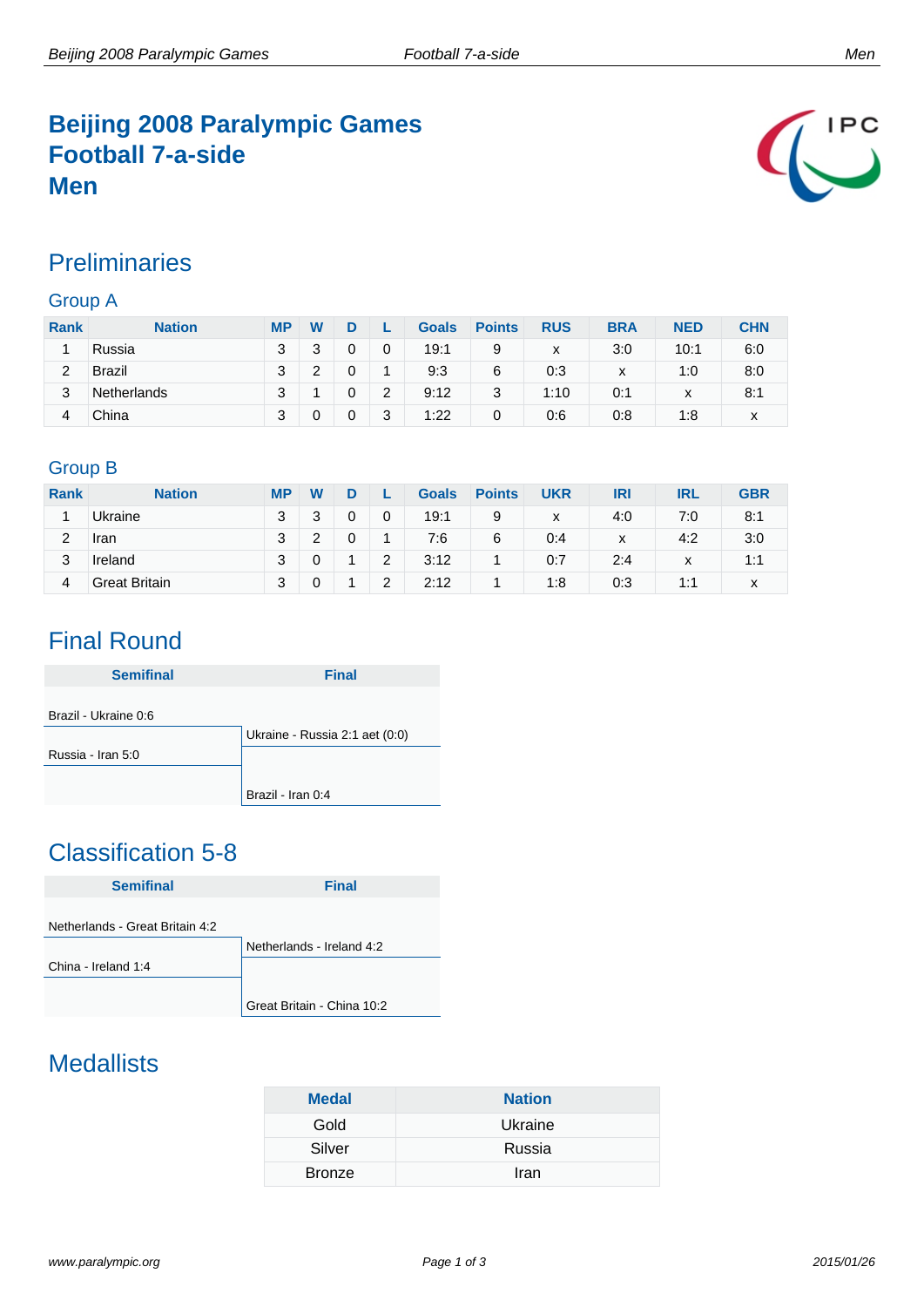| <b>Nation</b>              | <b>Athletes</b>                                                                                                                                                                                                                                                  |
|----------------------------|------------------------------------------------------------------------------------------------------------------------------------------------------------------------------------------------------------------------------------------------------------------|
| <b>BRA - Brazil</b>        | Ferreira, Marcos<br>Ferreira, Irineu<br>Guimaraes, Jose<br>Costa, Adriano<br>Rocha, Luciano<br>Oliveira, Wanderson<br>Bruzzi, Fabiano<br>Silva, Marcos<br>Moraes, Gilberto<br>Rocha, Antonio<br>Marinho, Leandro<br>Rodrigues, Jean                              |
| CHN - China                | Yang, Ye<br>Fan, Zhichao<br>Xu, Guojun<br>Zhu, Xu<br>Dong, Xinliang<br>Lang, Yunlong<br>Wu, Gang<br>Liu, Bo<br>Zhuge, Bin<br>Yang, Wenshun<br>He, Jinghua<br>Li, Chuan                                                                                           |
| <b>GBR</b> - Great Britain | Paterson, Graeme<br>Gordon, Roy<br>Wilson, Michael<br>Fox, Richard<br>Taylor, Leon<br>Robertson, Mark<br>Paterson, Jonathan<br>Raynes, Jordan<br>Martin, Keiran<br>Ellis, Matthew<br>Dimbylow, Matthew<br>Barker, Michael                                        |
| IRI - Iran                 | Mahini, Ardeshir<br>Akbari, Moslem<br>Atashafrouz, Rasoul<br>Karimzadeh, Abdolreza<br>Heidari, Morteza<br>Gholam Hosseinpour, Ehsan<br>Ansari, Bahman<br>Safari, Hadi<br>Najafitovahkhoshgeh, Gholamreza<br>Malekzadeh Nash, Esmaeil<br>Heidari Mehr, Habibollah |